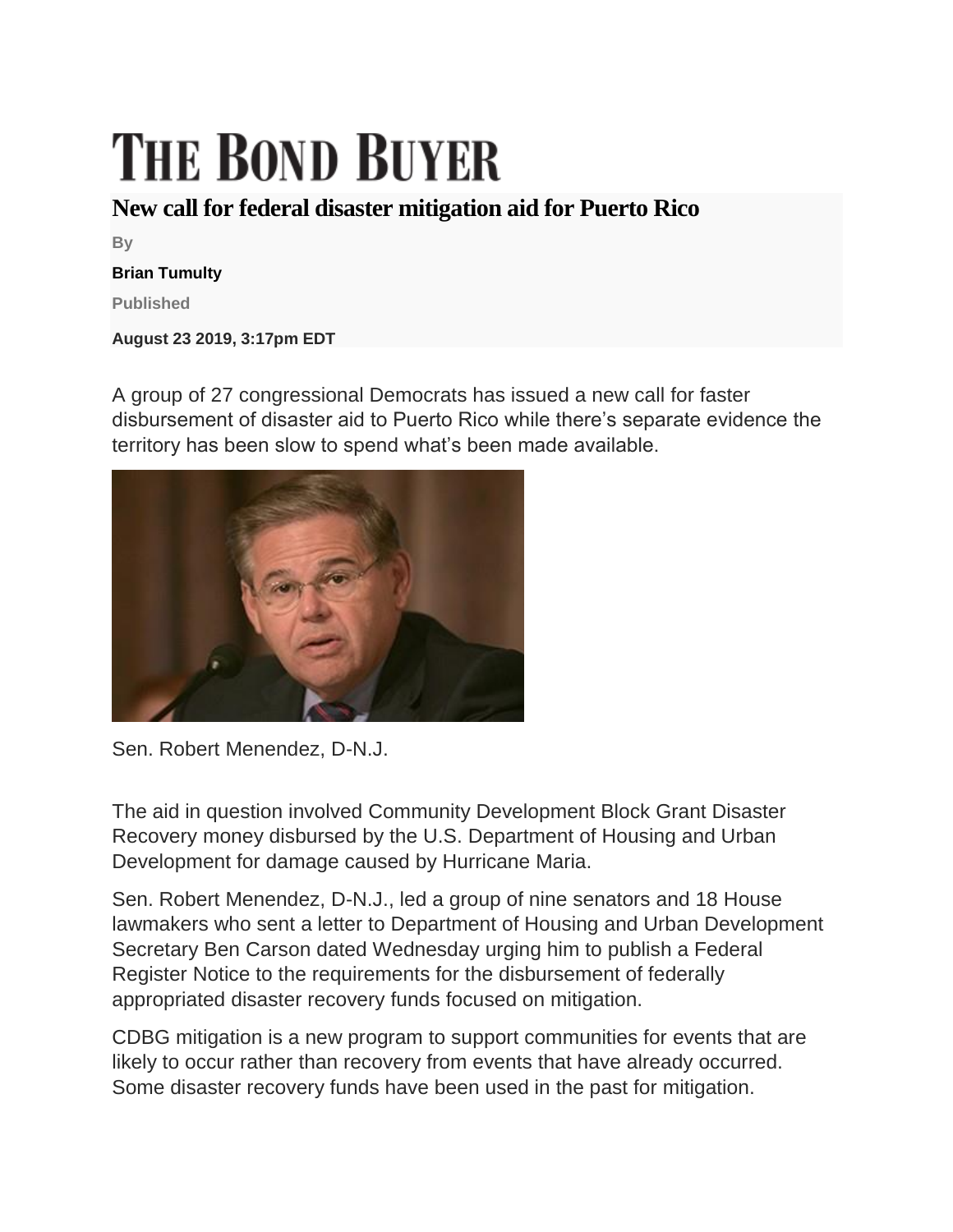Mitigation funds can be used for a variety of purposes, including voluntary buyouts of homeowners in flood zones who are willing to relocate and have their homes demolished. Or the money can be used to elevate living spaces.

Mitigation work is a key element to the future long-term recovery and economic stability of Puerto Rico as the commonwealth works to emerge from its bankruptcy reorganization.

In the recently released annual report by the Financial Oversight and Management Board that is overseeing the debt restructuring, Chairman Jose Carrion cited the importance of federal disaster aid. "The people of Puerto Rico need to be assured that the funds will be timely and wisely invested to rebuild a resilient 21st century infrastructure on the Island," Carrion said. "The funds will not be used to pay debt. These badly needed funds go only toward the repair of damage caused by Hurricane María."

HUD announced Friday in a [Federal Register Notice](https://files.hudexchange.info/resources/documents/FR-6109-N-02-CDBG-Mitigation-Notice.pdf) the publication of mitigation rules for nine states — including California, Florida and Texas — and five communities that have been awarded similar grants, but the department has not yet announced them for the two territories.

The guidelines call for the money to be used for "data-informed investments in high-impact projects that will reduce risks attributable to natural disasters, with particular focus on repetitive loss of property and critical infrastructure"; to "Build the capacity of States and local governments to comprehensively analyze disaster risks and to update hazard mitigation plans through the use of data and meaningful community engagement"; to "Support the adoption of policies that reflect local and regional priorities that will have long-lasting effects on community risk reduction, to include the risk reduction to community lifelines such as safety and security, communications, food, water, sheltering, transportation, health and medical, hazardous material (management) and energy (power & fuel), and future disaster costs"; and "maximize the impact of available funds by encouraging leverage, private-public partnerships, and coordination with other Federal programs."

Puerto Rico was the largest recipient of \$28 billion in disaster recovery funding for the nine states and two territories announced by HUD in April 2018, which included \$15.9 billion set aside solely for mitigation work to prevent future damage caused by natural disasters.

Puerto Rico overall was awarded \$18.43 billion in CBDG-Disaster Recovery money with \$8.28 billion set aside for the new mitigation program.